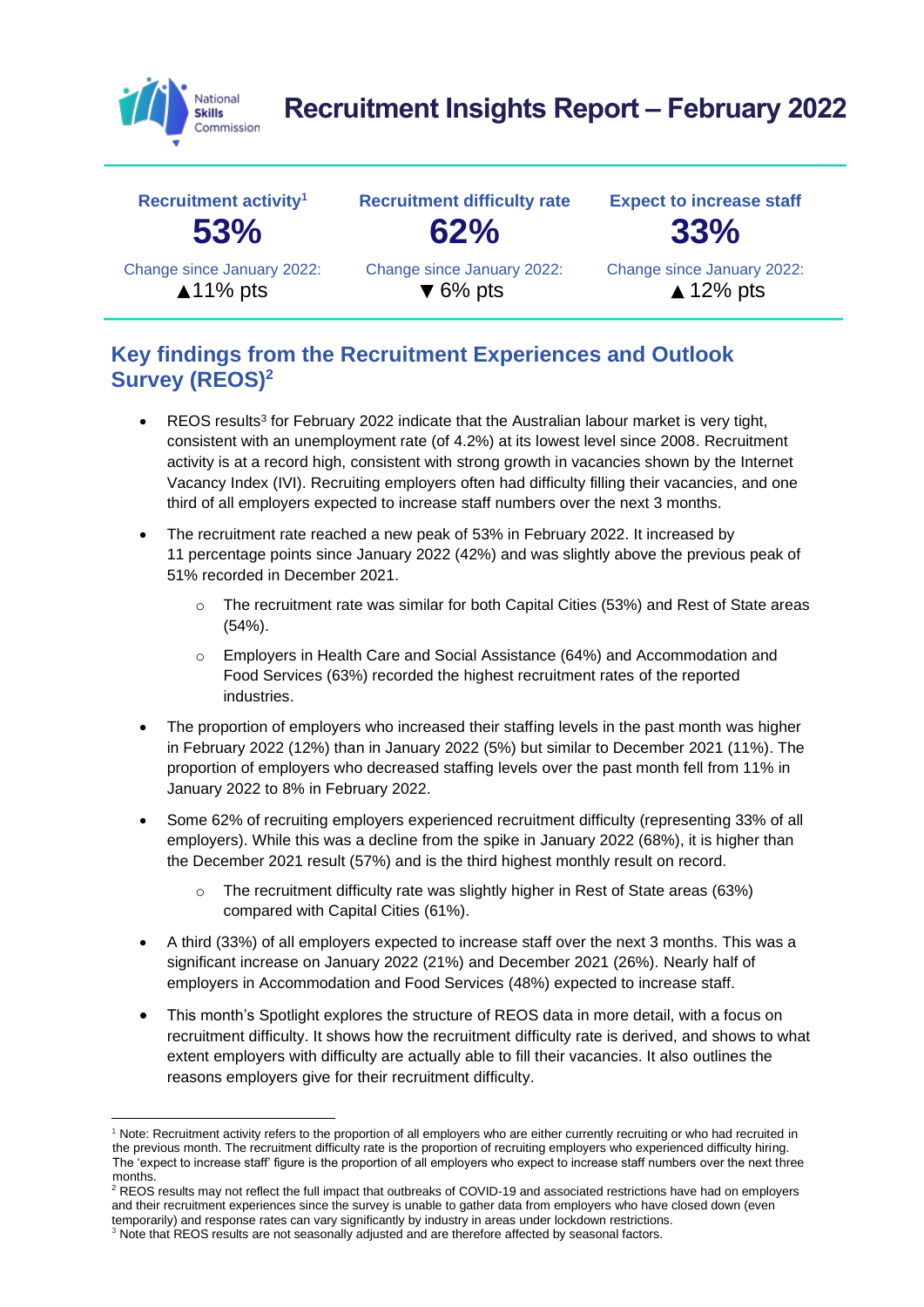### **Recruitment activity**

- The recruitment rate reached a new peak of 53% in February 2022, an increase of 11 percentage points from January 2022 (42%), and slightly above the December 2021 result (51%).
- The recruitment rate was highest in (and reached new peaks in) Western Australia (59%) and Victoria (58%).
- The recruitment rate in Capital Cities was 53%, up from 43% in January 2022. In Rest of State areas, the recruitment rate increased from 41% to 54% over the month.
- Of the employers who recruited, 53% recruited only due to turnover, 31% recruited only for new positions, and 16% recruited due to both turnover and new positions. Therefore, 47% of recruiting employers recruited for at least some new positions in February 2022, the highest result since December 2020. This suggests there is a greater prevalence of recruitment for new positions in February 2022 compared with 2021.
- The recruitment rate for businesses with 5 to 19 employees reached a new peak of 49% in February 2022. The recruitment rate for businesses with 20 or more staff stood at 71%.
- Recruitment rates were highest for Health Care and Social Assistance (64%) and Accommodation and Food Services (63%). Retail Trade's recruitment rate was the lowest amongst reportable industries, at 43%.





Services

<sup>4</sup> Some industries are not reportable due to small sample sizes.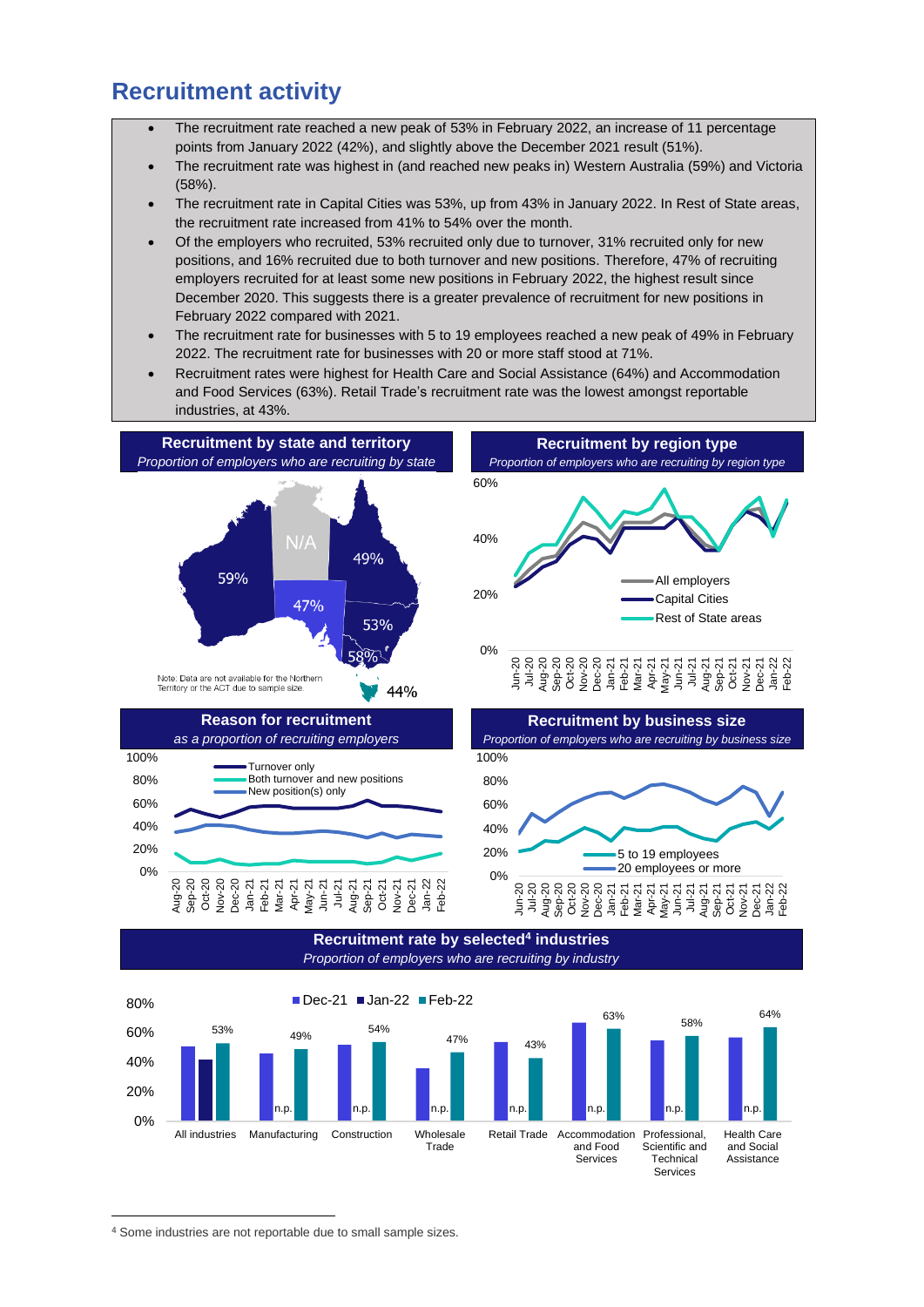### **Recruitment difficulty rate (for recruiting employers)**

- Some 62% of recruiting employers experienced recruitment difficulty in February 2022. This was a 6-percentage point decline on last month (68%) but higher than December 2021 (57%). The difficulty rate was lower in Capital Cities (61%) than in Rest of State areas (63%).
- Interestingly, the recruitment difficulty rate for lower skilled occupations (a record high of 63%) was slightly higher compared with higher skilled occupations (61%).
- Some 63% of recruiting businesses with 5 to 19 employees had recruitment difficulty, an increase of 4 percentage points from 59% in December 2021. Meanwhile, 58% of recruiting businesses with 20 or more employees found recruitment difficult, up 6 percentage points from December 2021 (52%).
- A greater proportion of recruiting employers had difficulty filling casual positions only (63%), compared with non-casual positions only (59%).







Note: As disaggregated recruitment difficulty data was not publishable in January 2022, data points from December 2021 to January 2022 have been joined by a straight line in the above charts.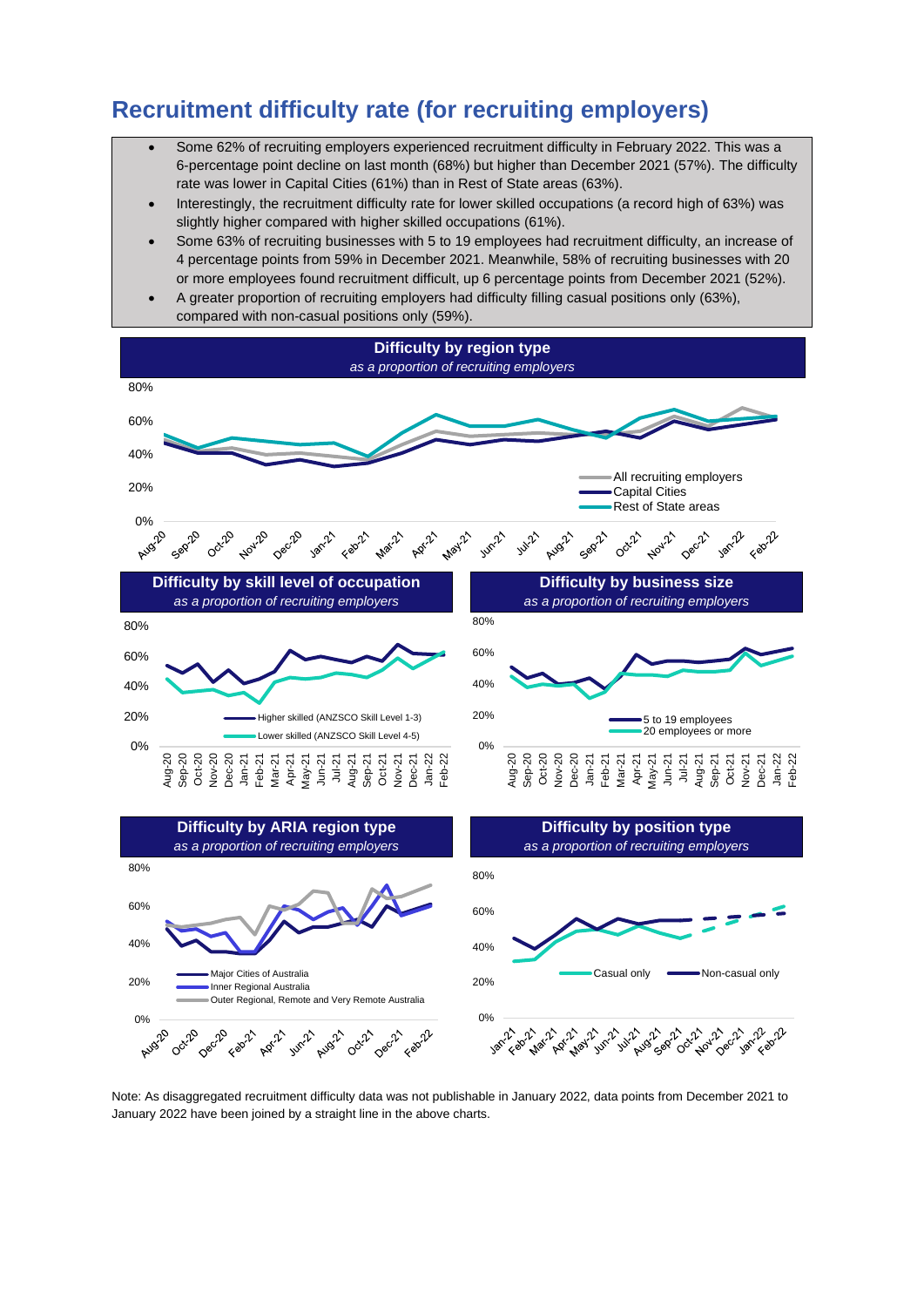## **Staffing changes over the past month**

- In February 2022, 12% of employers increased staff over the past month, and 8% decreased staff. The 'net staffing change' (proportion of employers who increased staff minus the proportion of employers who decreased staff) was +4 percentage points in February 2022, an increase from the record low of -6 percentage points in January 2022.
- New South Wales had the highest net staffing change of the states, at +10 percentage points. Western Australia was the only state to record a negative net staffing change at -4 percentage points.
- Professional, Scientific, and Technical Services had the greatest net staffing change, at +16 percentage points in February 2022. This was followed by Health Care and Social Assistance, which had a net staffing change of +10 percentage points. Meanwhile, Retail Trade had a net staffing change of -6 percentage points, the lowest of the reported industries.







<sup>&</sup>lt;sup>5</sup> Some industries are not reportable due to small sample sizes.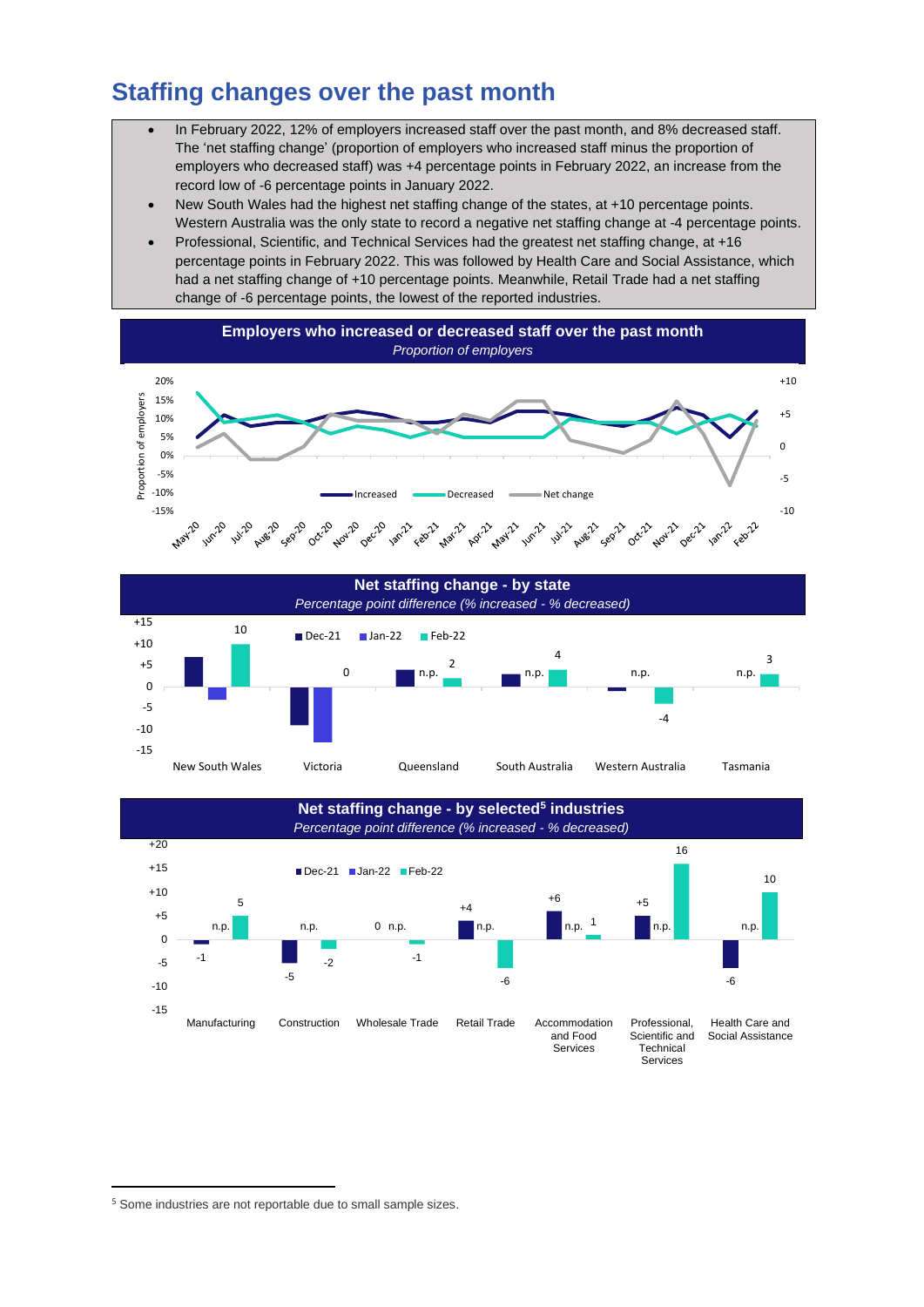### **Employers with staff stood down or on reduced hours**

- In February 2022 the proportion of employers with staff stood down or on reduced hours was 7%. Queensland (12%) and South Australia (11%) had the highest proportions of employers with this type of staffing arrangement.
- The proportion of employers with staff stood down or on reduced hours was 7% in both Capital Cities and Rest of State areas.
- Employers in Inner Regional Australia (10%) were more likely to have staff stood down or on reduced hours than those in Major Cities (6%), or in Outer Regional, Remote, and Very Remote Australia (5%).
- Some 10% of businesses with 20 or more employees had staff stood down or on reduced hours, unchanged from January 2022. Businesses with 5-19 employees were slightly less likely to have these arrangements in February 2022 (6%) compared with January 2022 (8%).
- Accommodation and Food Services (12%), Health Care and Social Assistance (12%) and Manufacturing (11%) had the highest proportions of businesses with staff stood down or on reduced hours this month.





<sup>6</sup> Some industries are not reportable due to small sample sizes.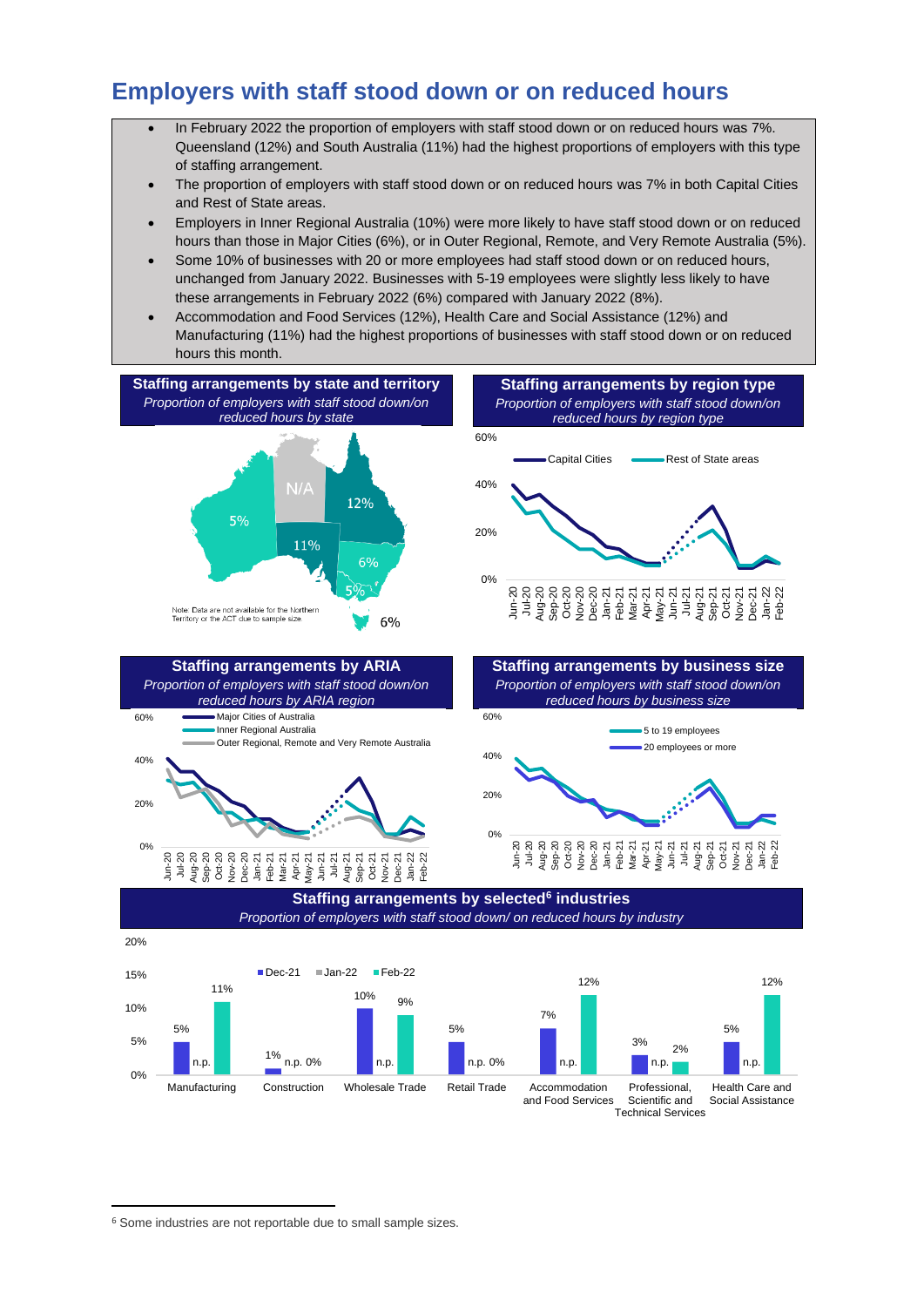### **Staffing outlook**

- Expectations to increase staffing levels reached a record high of 33% this month. This was 12 percentage points higher than in January 2022 (21%), and 3 percentage points higher than the last peak of 30% in November 2021. Only 1% of employers expected to decrease staffing levels over the next 3 months.
- Queensland (37%) and Victoria (36%) had the highest proportions expecting to increase their staffing levels. Meanwhile, New South Wales had the lowest proportion at 29%, although this was still 3 percentage points more than in January 2022 (26%).
- Expectations to increase staffing levels were slightly higher in Capital Cities (34%) than in Rest of State areas (32%). Both proportions had increased by 12 percentage points since January 2022.
- Some 31% of businesses with 5 to19 employees expected to increase staff over the next 3 months (a record high), while 43% of businesses with 20 or more employees expected to do the same (an equal record high with November 2021).
- Accommodation and Food Services (48%) had the highest proportion of employers expecting to increase staffing levels, followed by Professional, Scientific, and Technical Services (42%) and Health Care and Social Assistance (38%).







<sup>&</sup>lt;sup>7</sup> Some industries are not reportable due to small sample sizes.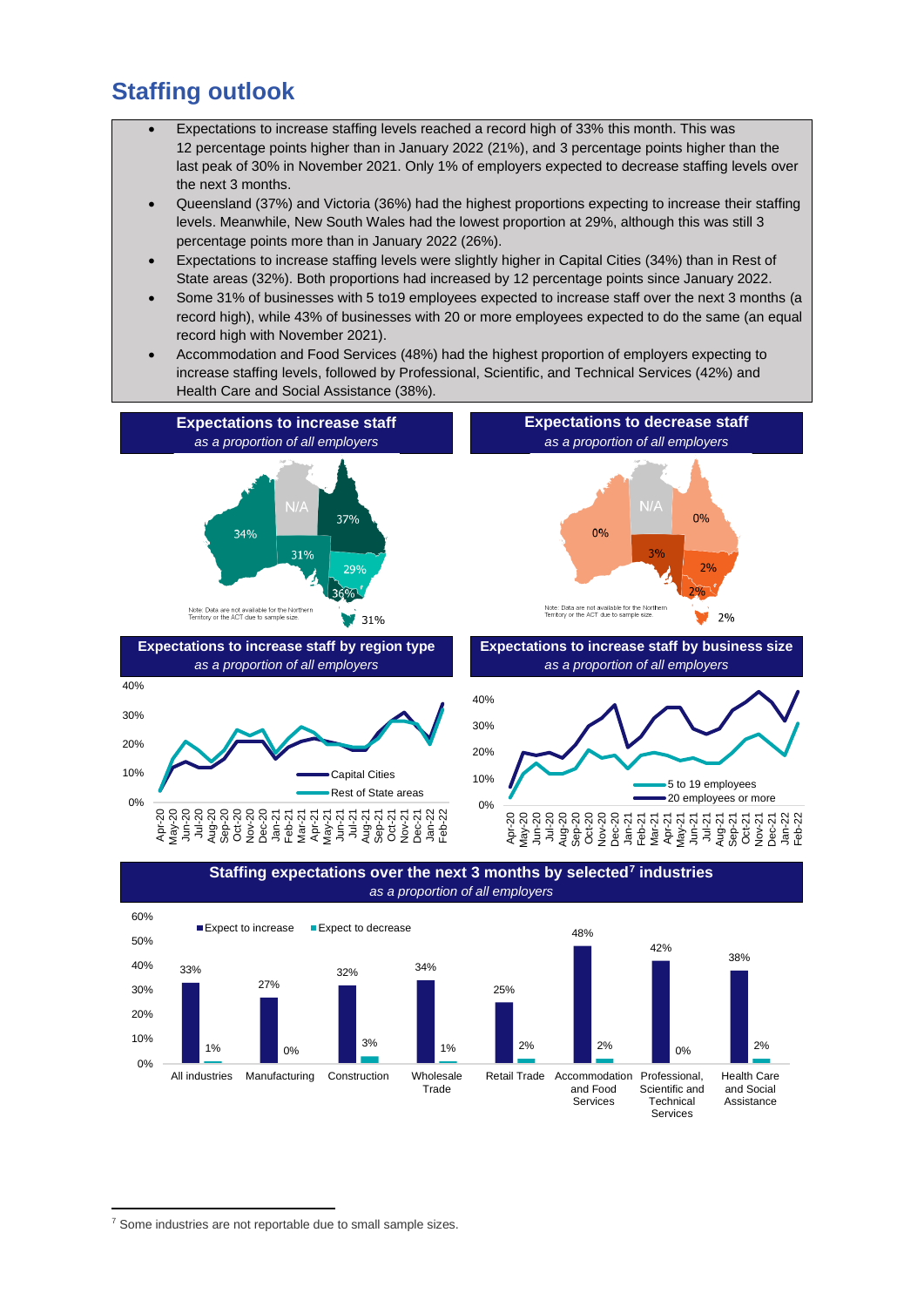### **Spotlight: Measuring recruitment difficulty**

One of the most cited outputs from the REOS is the 'recruitment difficulty' rate. However, this measure can also be one of the least understood outputs from the survey.

This Spotlight therefore steps through some REOS data to help explain what the survey is measuring and how recruitment difficulty can be interpreted.

The 'recruitment difficulty rate' is the proportion of *recruiting* employers who experienced difficulty hiring. Importantly, the recruitment difficulty rate doesn't relate to *all employers*, just those currently recruiting or who had recruited in the previous month.

This graphic provides more insight into the REOS data from May to December 2021.



Employers are asked if they are currently recruiting or had recruited in the previous month – those that answer 'yes' are identified as "recruiting employers".

• As shown in the graphic above, over May to December 2021 an average of 43% of employers in Capital Cities were currently recruiting or had recruited in the previous month, while in Rest of State areas 47% of employers were currently recruiting or had recruited in the previous month.

Recruiting employers are asked if they had difficulty filling their most recent vacancies. Some (very busy) employers can recruit more than once in a single month, but the REOS only collects data from their most recent recruitment.

- From the graphic above, of those employers that were recruiting over May to December 2021, 51% of employers in Capital Cities experienced difficulty in their most recent recruitment, while in Rest of State areas it was 58%.
- That then corresponds to an average of 22% of *all employers* in Capital Cities who experienced recruitment difficulty (43% of employers in Capital Cities were currently recruiting and of those, 51% of employers experienced difficulty in their most recent recruitment) versus 27% of *all employers* in Rest of State areas that experienced recruitment difficulty.

The REOS also records the time taken to fill vacancies and the time since employers started trying to fill vacancies. This gives an indication of employers having difficulty, but still managing to fill their vacancies.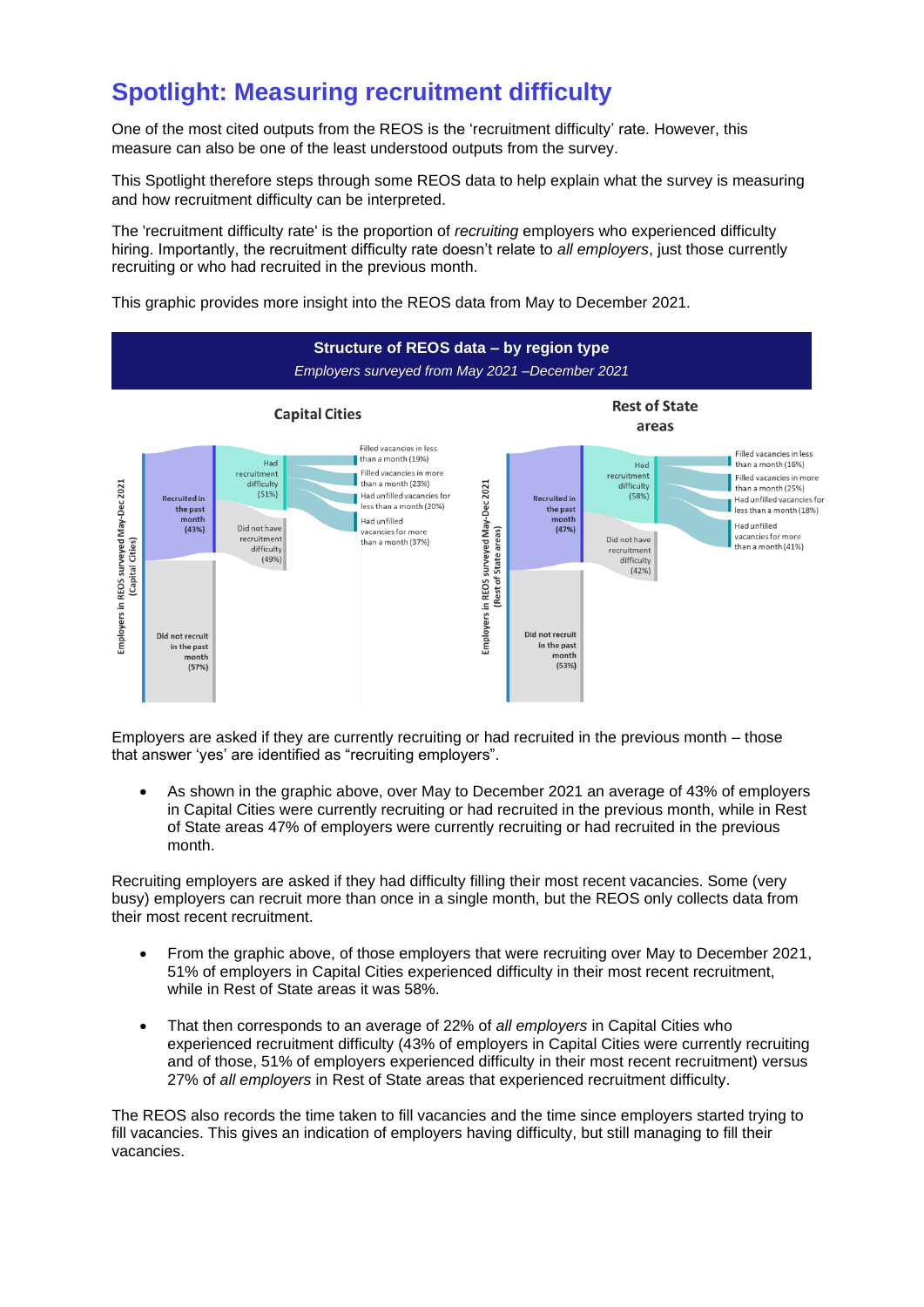As the graphic shows, of those employers that cited recruitment difficulty in Capital Cities:

- 19% of employers nonetheless filled vacancies within a month;
- 23% filled vacancies but it took longer than a month;
- 20% had not yet filled vacancies but had been looking for less than a month; and
- 37% had unfilled vacancies for more than a month.

In Rest of State areas of those employers that cited recruitment difficulty:

- 16% of employers nonetheless filled vacancies within a month;
- 25% filled vacancies but it took longer than a month;
- 18% had not yet filled vacancies but had been looking for less than a month; and
- 41% had unfilled vacancies for more than a month.

Putting all this together means that for Capital Cities, over May to December 2021, an average of 43% of employers recruited in a given month, with 51% of those experiencing difficulty in their most recent recruitment, and 37% of those being unable to fill their vacancies for more than a month. All up that corresponds to 8% of *all employers*. In Rest of State areas this rises to 11%.

Recruitment difficulty doesn't mean that positions go unfilled. That said, some employers who fill jobs within a few weeks do indicate that they found it difficult to recruit staff with the right skills. This may mean employers have had to comprise or be more flexible in who they hire – such as hiring less experienced applicants and training on the job, or changing the nature of a role to suit those applicants that are available.

The REOS also asks employers *why* they think they are experiencing recruitment difficulty. Here the most common reasons employers give when asked about hiring difficulties include not enough applicants, or a lack of suitable applicants, a lack of technical skills or a lack of experience. In regional areas a relatively high proportion of employers cited their location as a barrier.